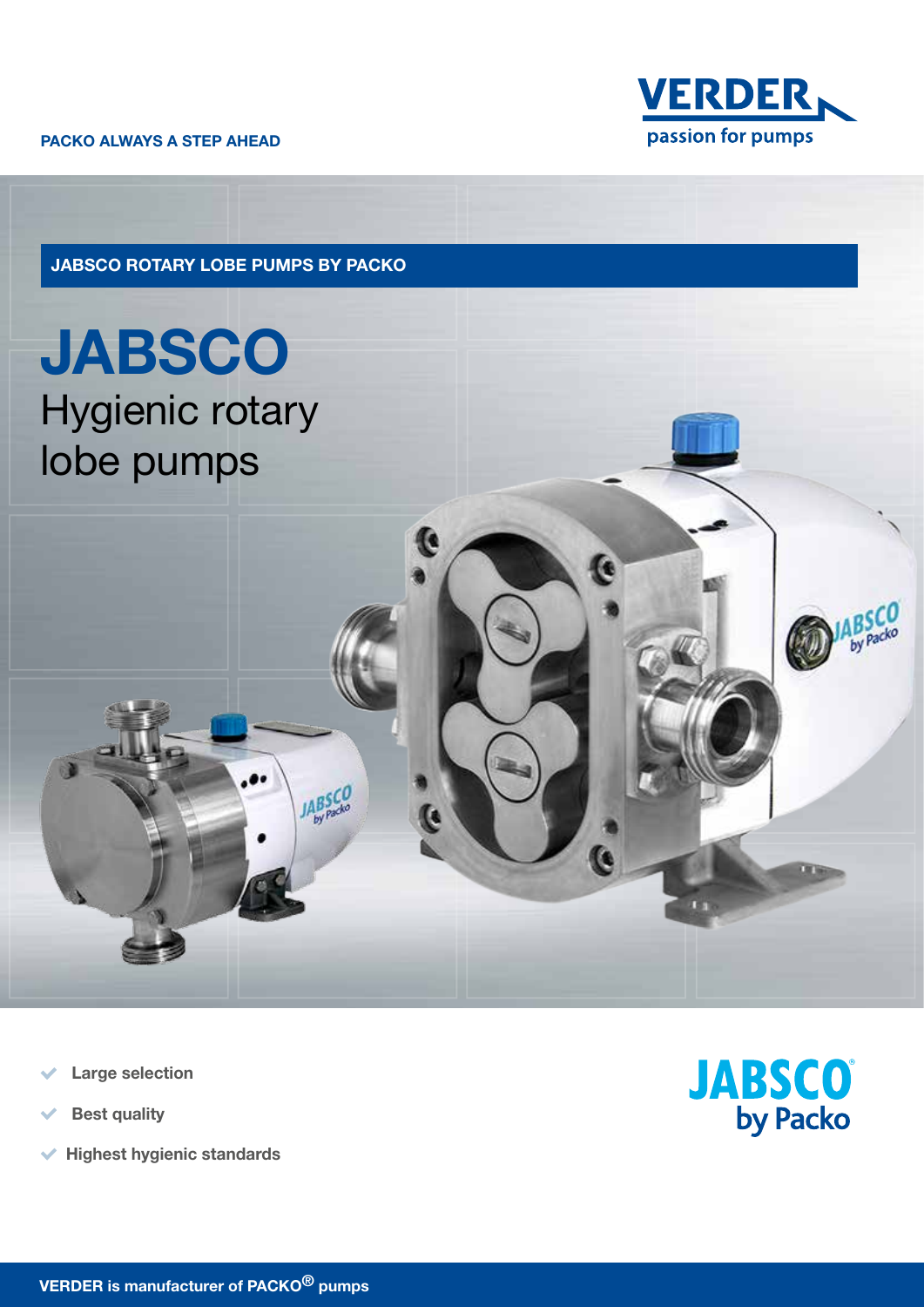## THE VERDER GROUP



*The Verder group is a family owned business established more than 60 years ago in the Netherlands; the group consists of a worldwide network of production and distribution companies. Group companies are involved in the development and distribution of industrial and hygienic pumps, pumping systems, high-tech equipment for quality control, research and development into solid material (solids sample preparation and analytical technologies). The Verder Group employs over 1800 people and has an annual turnover close to 400 million Euros.* 

With the hygienic brand Packo (Centrifugal, rotary lobe and twin screw pumps), and the industrial brands Verderair (Double diaphragm) and Verderflex (Peristaltic) Verder offers a complete portfolio pumps that offers solutions all over industry.

## Best expertise in broad hygienic solutions

The in-depth knowledge, ensured by the hygienic specialists of our manufacturing companies, gives us the possibility to offer you the best solution for your hygienic process. With our well-known brands Packo, Verderflex and Verderair we have a wide range of hygienic pumping programs. We have various solutions for your process line creating a long lasting, cost effective, but most of all hygienic safe pump solution.

## Jabsco by Packo rotary lobe pumps

With the addition of the Jabsco rotary lobe pumps to the Packo program, Verder now has an even more complete hygienic program of pumps, offering the best pump solution for every hygienic process.





- *1 Company 27 Countries*
- *>60 Years of expertise*
- *5 Manufacturing companies*  $\mathbf{r}$
- *Global network*  $\overline{\phantom{a}}$
- *Local distributors*
- *In-house service & maintenance*
- 
- *A solution for every application*

A well-functioning pump helps you succeed. That applies certainly to the most important pump in life, the human heart, but the same goes for pumps in business. At Verder, all energy and attention is focused on improving the quality and performance of our pumps and service. We do so with energy, dedication and most importantly, with our heart.

### VERDER – PASSION FOR PUMPS

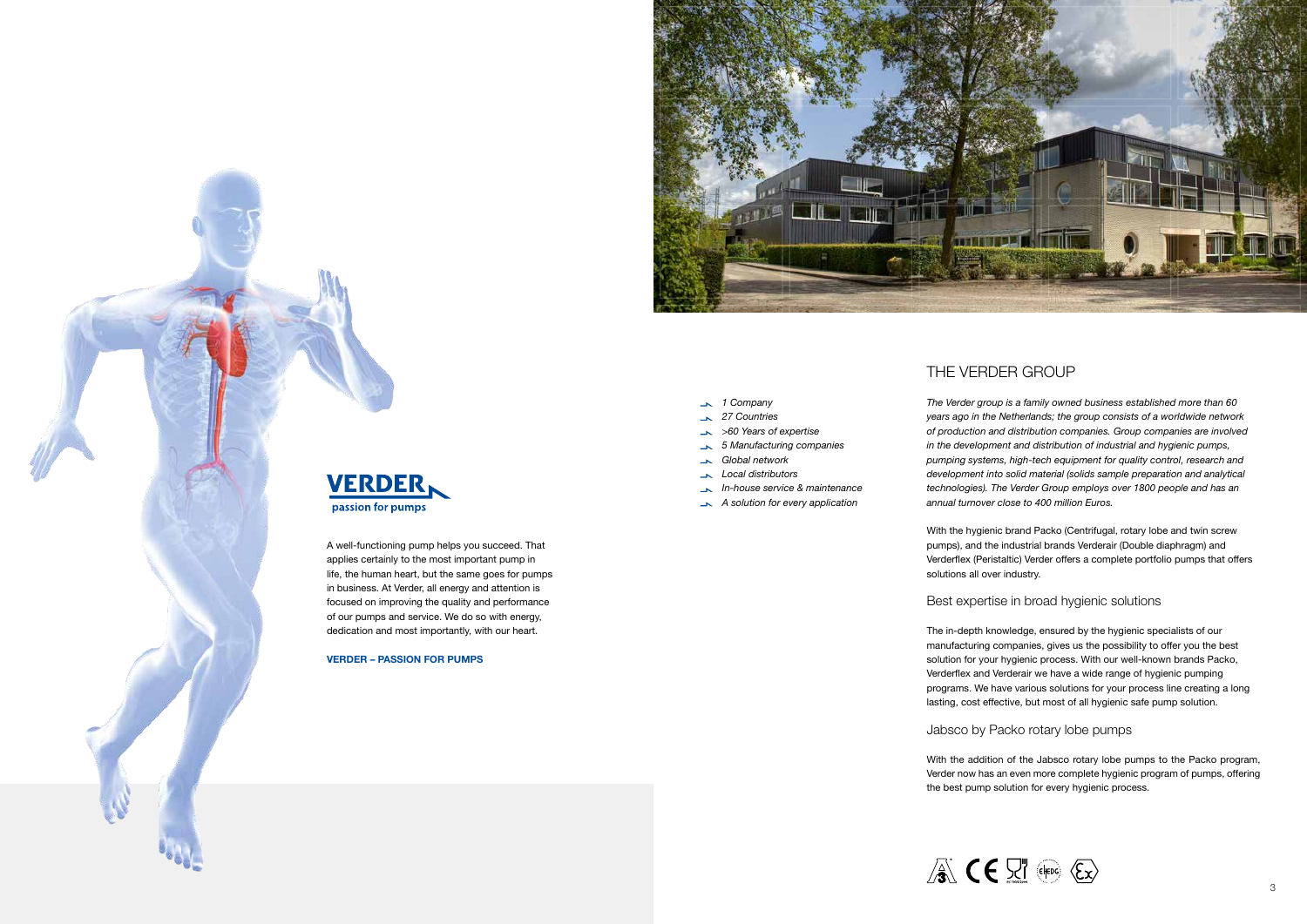## JABSCO BY PACKO HYGIENIC PUMPS

|                           | 55      | <b>ULTIMA</b> | HP    | <b>LT</b> | <b>S2</b>      |
|---------------------------|---------|---------------|-------|-----------|----------------|
|                           |         |               |       |           |                |
| Max. flow rate [I/min]    | 67      | 685           | 1.809 | 684       | 35             |
| Max. pressure [bar]       | 20      | 15            | 15    | 15        | $\overline{7}$ |
| Surface roughness Ra [µm] | $< 0.5$ | $< 0.5$       | < 0.8 | < 0.8     | $< 0.8$        |





LARGE SELECTION BEST QUALITY HIGHEST STANDARDS

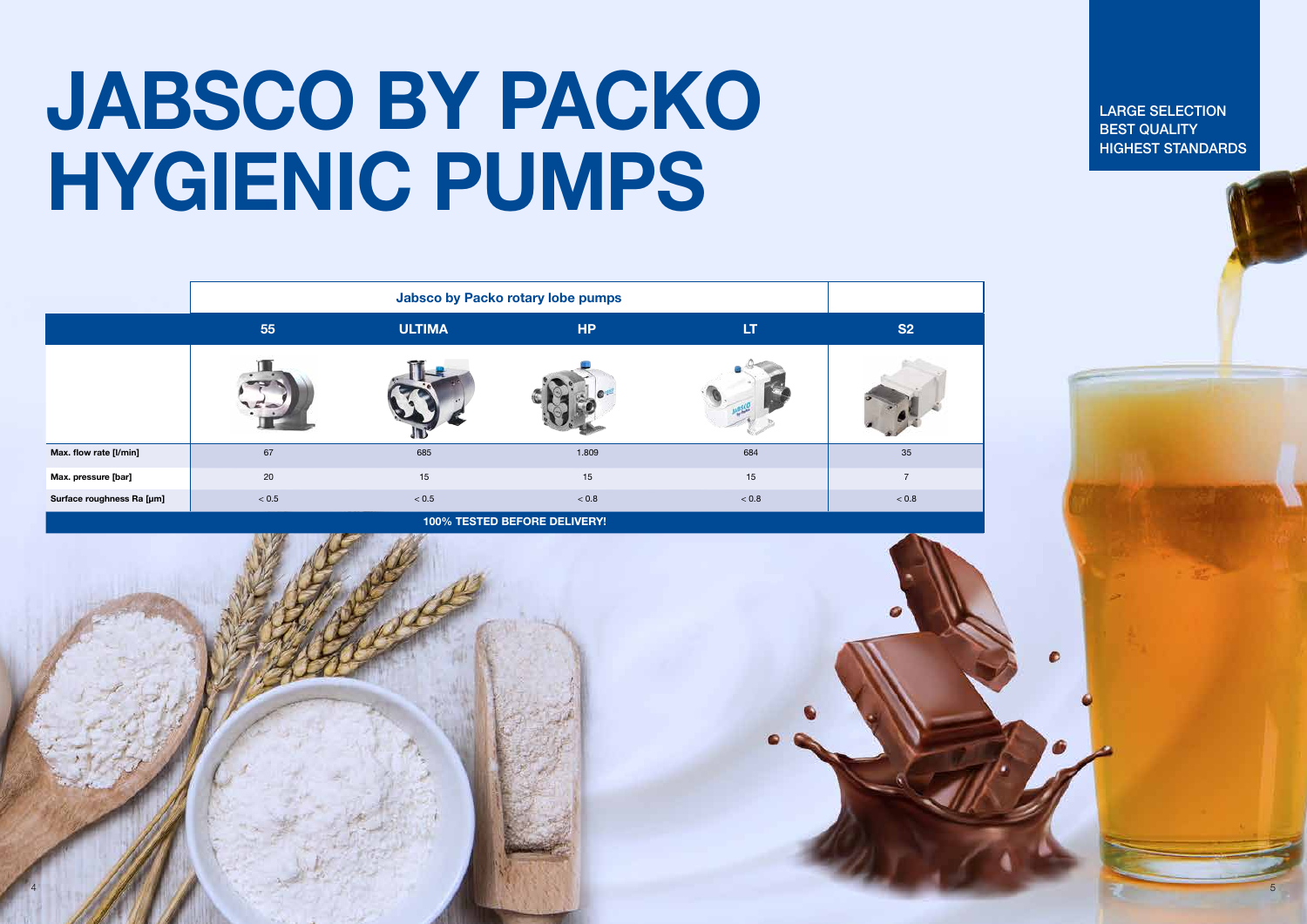# JABSCO ROTARY LOBE PUMPS

Packo's range of Jabsco's rotary lobe pumps includes a variety of types and models, each representing the state of the art *in its specific application. The pumps are available in a wide variety to suit your specific application. Jabsco by Packo rotary lobe pumps are a valuable addition to the existing Packo rotary lobe pump program because of their balanced seal assembly and the strong shaft construction. They are the preferred solution for applications with pressures over 12 bar.* 



## Most stringent hygienic standards

Flush rotor fixing screws are sealed to prevent product ingress. Contoured rotor case internals for full drainability during SIP and shaft seals set up front where the pumping action is! Fully 3A and versions for EHEDG. CIP and SIP protocols and USDA, 3A certification.

## Low maintenance cost

Front loaded single shaft seals are fully accessible from the front of the pump without disturbing the process pipework. Simple bearing assemblies easily pre-set using automotive technology. Bi-wing rotors require no timing adiustments. Even the pump casing is removable, a feature not normally associated with other biwing rotor pumps.

## High volumetric efficiency

The bi-wing rotors incorporate the low viscosity efficiency associated with circumferential piston pumps with the viscous product handling capability of tri-quad and bi-lobe rotor pumps at an affordable price.





Hy~Line has extremely large shaft diameters mounted in high specification taper roller bearings, fitted into an extremely rigid central pillar. All enclosed in an oil filled housing made from alloy. These avoid premature pump failure due to overpressure or other abuse





Features

- 1. Flush fitting, sealed rotor retaining screws avoid buildup of stagnant product as no end cover recesses are required and no product can get into the rotor drive.
- 2. Front mounted shaft seals for easy replacement and full accessibility of CIP liquids.
- 3. Rugged, high grade alloy bearing pedestal and housing for low weight and high strength, completely encased in epoxy coating.
- 4. Detachable ports for maximum flexibility in connection type and size. (Not on 3 & 7 size).
- 5. Removable feet allow quick change for pump mounting in the ideal orientation.
- 6. High specification taper roller bearings give over one million hours life on a typical duty.
- 7. Precision cut spur gears for high load capability and ease of maintenance.
- 8. Fully interchangeable bi-wing rotors can be fitted without the need to re-time thus reducing downtime and allows pump to cope with a higher level of abuse.
- 9. Heavy duty shafts for high pressure capability.

## LARGE SELECTION BEST QUALITY HIGHEST STANDARDS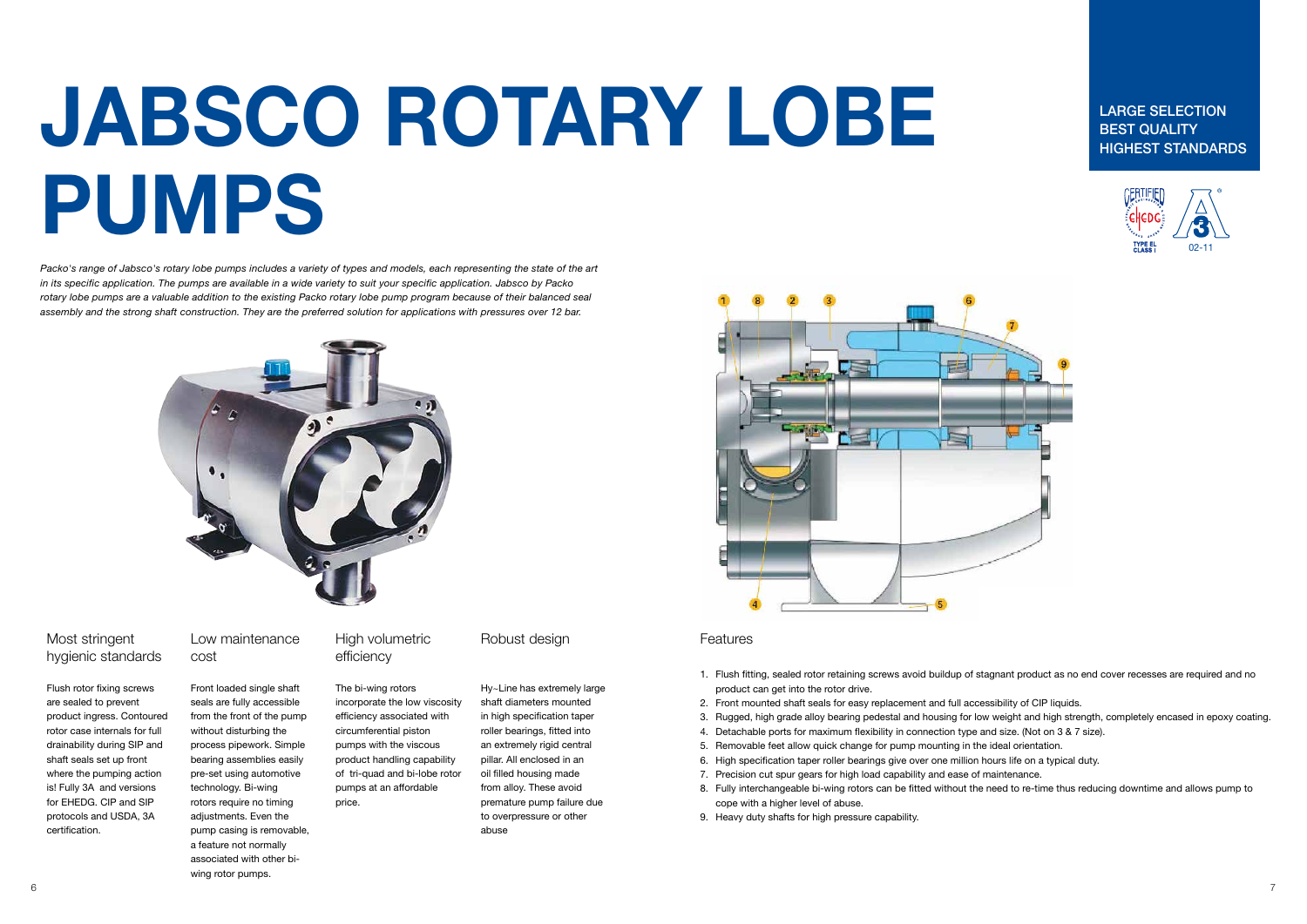- $\rightarrow$  The Hy~Line series has bi-wing rotors (316L Stainless Steel) for good product handling, high efficiency, gentle pumping action, low to high viscous products, interchangeable, easy 'set-up', bi-directional operation
- $\blacktriangleright$  Easy maintenance because of the construction of the end covers (3A Nitrile, FDA EPDM & Viton and PTFE): internally flat, which minimises product entrapment, improves CIP
- ► Excellent rotor case drainage: Bolt-on feet allow vertical ports, vertical ports and profiled rotor case promote self-drainage of thin liquids, encourages product recovery and promotes full CIP drainage
- $\blacktriangleright$  Bearing housing and gearbox assembly: Large diameter shafts and rugged construction for long life, easy to service, bi-directional and easy external cleaning



\*For guidance purposes only. Contact Verder for a detailed proposal, tailored to your technical specifications

## Technical data

*Temp (°C)*  $$ 

- $\rightarrow$  Front loaded single mechanical face type seals of hygienic design. (Carbon, stainless steel and silicon carbide).
- $\overline{\phantom{a}}$  Low pressure flushed seals utilize the same single mechanical seal with an additional housing. A low pressure flush liquid washes away crystallizing products or liquids which 'skin over'.
- $\sim$  Double mechanical seals utilizing all the components from single seals. (For hazardous, toxic, highly abrasive or sterile products).
- $\rightarrow$  Front loaded single O-Ring seals (low cost seal option for self-lubricating products/non-abrasive products).
- **In Front loaded double O-Ring seals (for pressurized** grease or flushing with a suitable liquid to enable low cost sealing of high sugar confectionery and bakery products.
- $\rightarrow$  Multiple PTFE lip seal complete with controlled release food grade grease injection system (ideal for chocolate & other products sensitive to water flush).

## **Certifications**

| Model                    | HP32           | HP34           | HP42 | HP44 | <b>HP52</b> | HPS4 | <b>HP62</b> | HP64 | LH72 | LH74 | LH76  |
|--------------------------|----------------|----------------|------|------|-------------|------|-------------|------|------|------|-------|
|                          | 19             | 25             | 25   | 38   | 38          | 50   | 63          | 76   | 76   | 125  | 127   |
| Port Sizes (mm)          | 25             | 38             | 38   | 50   | 50          | 76   | 76          | 100  | 100  | 152  | 152   |
| Displacement (I/100 rev) | 3.5            | $\overline{7}$ | 12.3 | 20.4 | 26.5        | 45.5 | 64          | 95   | 123  | 205  | 301.5 |
| Max flow (I/min)         | 52             | 105            | 123  | 204  | 265         | 455  | 461         | 684  | 836  | 1230 | 1809  |
| Max Pressure (bar)       | 15             | 8              | 15   | 8    | 15          | 8    | 15          | 8    | 15   | 8    | 5     |
| Max Speed (RPM)          | 1500           | 1500           | 1000 | 1000 | 1000        | 1000 | 720         | 720  | 680  | 600  | 600   |
| Bareshaft Weight (kg)    | 8              | 10             | 18   | 20   | 32          | 35   | 61          | 65   | 125  | 145  | 165   |
| Temp $(^{\circ}C)$       | $-30$ to $140$ |                |      |      |             |      |             |      |      |      |       |
| Viscosity (cP)           | 1 to 1 million |                |      |      |             |      |             |      |      |      |       |

Pump size and maximum flow

## LARGE SELECTION BEST QUALITY HIGHEST STANDARDS

## Seal options

3A, FDA, EN1935-2004 EC

## **Connections**

All US and European standards including DIN, SMS, RJT, IDF, Tri-Clamp & BSP. Most pumps available with 2 different sizes, all fully interchangeable. (Not on 3 & 7 size)

## Elastomers

Nitrile, Viton, EPDM and PTFE product contact joints available in compounds conforming to 3A Sanitary Standard 18-03 and FDA title 21 section 177.2600.

# ERIES EN BEST QUALITY NORMALITY NORMALITY NORMALITY THIGHERS TANDARDS

*The Hy-Line series consists of the HP models. Perfect cleanability with a pump chamber design that promotes self-drainage. The Hy~Line series provides specific variants for special applications.*

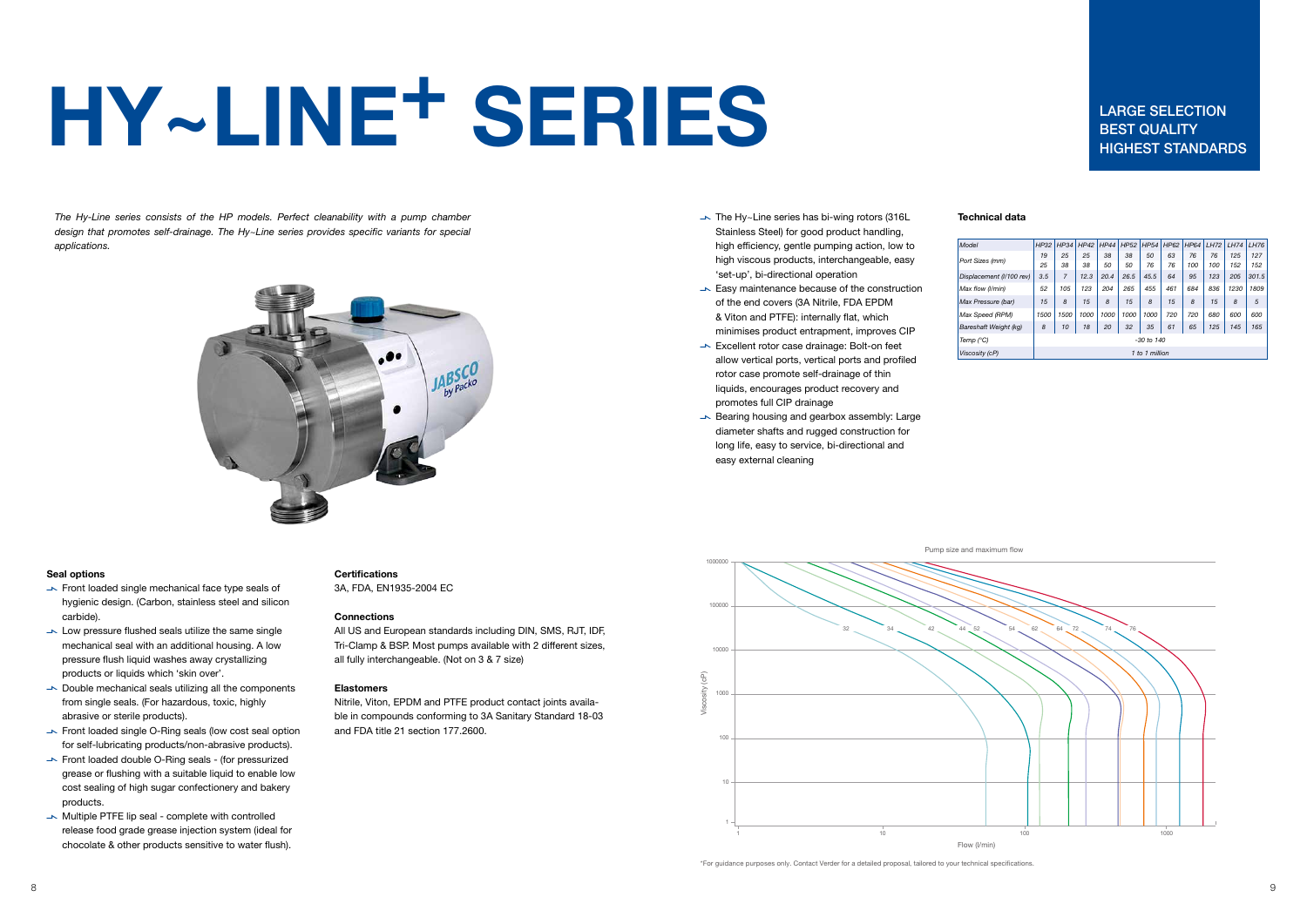## Aseptic operation

All unwanted micro-organisms are kept out of the fluid stream. This presents spoiling of sensitive products and ensures that only the intended reactions take place in the process. High specification joints are used: Once the system has been cleaned and sterilized it will remain clean and sterilized.

## High containment

Escape of pathogenic or other hazardous products is prevented by the specially developed pump head joints. Optional: steam or sterile fluid barriers.

### High Hygiene

FDA and EHEDG listed materials maintain hygiene inside and smooth contoured externals make the outside of the pump very easy to clean.

## ULTIMA & SERIES 55 KEY FEATURES SERIES 55 & ULTIMA

# SERIES 55 & ULTIMA

*The 55 and Ultima series are the perfect pump series for delicate, viscous and particle-laden fluids in biotechnology, pharmaceutical manufacture, high technology food processes and all applications where the very highest hygienic standards are required. Special features such as the front mounted shaft seals, the external rotor fixing, the hygienic end cover, and the gasket type joints make this pump perfectly cleanable.*



- $\blacktriangleright$  Rapid de-contamination and product change-over
- $\rightarrow$  Fully self-draining pump head: no hold-up of process liquid or cleaning agents
- $\overline{\phantom{a}}$  External rotor fixing no internal crevices
- $\sim$  Low-carbon 316L stainless-steel for maximum corrosion resistance
- $\sim$  Controlled-compression gasket-type joints and no O-rings in product contact
- $\blacktriangleright$  Shaft seal design combines highest levels of containment with total product draining, no cavities, and front access for easy inspection and fast maintenance
- $\rightarrow$  Standard surface finish:, 0.5 $\mu$  (240 grit) and electro-polish options
- $\sim$  Optional steam/sterile fluid barriers on joints, for true aseptic processes
- $\overline{\phantom{a}}$  High efficiency to minimise damage to shear-sensitive low viscosity fluids

### Technical data

| Model            | Max flow | <b>Displacement</b> | Pressure | Ports |
|------------------|----------|---------------------|----------|-------|
|                  | I/min    | $I/100$ rev         | bar      | mт    |
| 55210            | 16       | 1.09                | 14       | 12    |
| 55320            | 44       | 2.93                | 20       | 19    |
| 55420            | 67       | 6.7                 | 20       | 25    |
| LU42             | 123      | 12.3                | 15       | 25    |
| <b>LU44</b>      | 204      | 20.4                | 8        | 38    |
| <b>LU52</b>      | 265      | 26.5                | 15       | 38    |
| LU <sub>54</sub> | 455      | 45.5                | 8        | 50    |
| LU <sub>62</sub> | 461      | 64                  | 15       | 65    |
| <b>LU64</b>      | 685      | 95                  | 8        | 80    |



LARGE SELECTION BEST QUALITY HIGHEST STANDARDS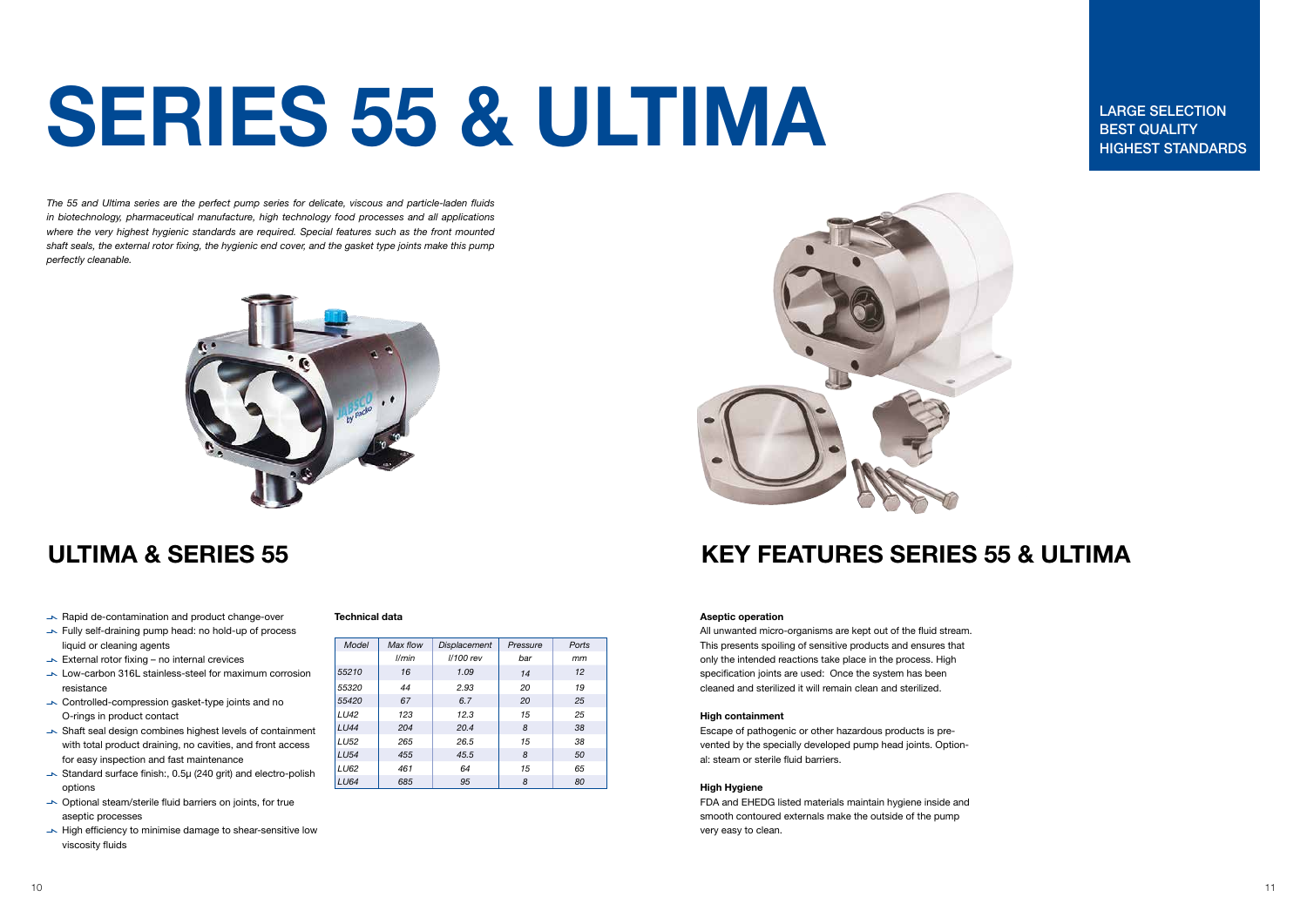## JABSCO ROTOR TYPES

## Technical features

- $\rightarrow$  For the pumping of soft solids and delicate liquids
- $\overline{\phantom{a}}$  Very reliable as a process pump
- $\overline{\phantom{a}}$  CIP or manual cleaning
- $\rightarrow$  Double ring packed gland or standard/hard face mechanical seals
- $\blacktriangleright$  Available materials are Nitrile, Viton or PTFE elastomers

## **Options**

- $\overline{\phantom{a}}$  Temperature control jacket option
- $\rightarrow$  8 tooth or tri lobe option
- $\overline{\phantom{a}}$  True lobe pump with helical timing gears

### Technical data

| <b>Flows</b>     | up to $35$ l/min @1000rpm                                |
|------------------|----------------------------------------------------------|
| Pressures        | up to 7 bar                                              |
| Temperatures     | $-40$ to $+140$ °C                                       |
| <b>Viscosity</b> | up to 100,000 cps                                        |
| <b>Options</b>   | 25 mm ports – with a full range of standard port options |

## S2 PUMP

## S2 PUMP

*The S2 pump is the unbeatable model of the original Jabsco 24 series pumps. Although the 24 series has since been replaced by the Hy-Line and the 55 series, the S2 has stood the test of time. That's because this pump is a great, cost-effective pump for semi-hygienic applications.*

LARGE SELECTION BEST QUALITY HIGHEST STANDARDS









*The Jabsco by Packo lobe pumps are available in different versions. Each type has its own characteristics and field of application.*

## 3 lobes

With this version you can pump viscous or 'shear' sensitive products, possibly in combination with whole parts such as fruit and vegetables. The pumps are equipped with a standard pump housing or with an adapted pump housing. The 8-shaped pump housing increases the volumetric efficiency with thinner liquids. The 3-lobed version is used in the basic versions of the Jabsco pumps and the older Jabsco S2 pump.

### 5 lobes

Specially developed by Jabsco for the ultra-hygienic 55 series. The use is the same as with the 3 lobes rotors. However, this version gives a much lower pulsation and low noise.

## Bi-wing lobes

Known under the English term as the 'Scimitar' principle. A lobe pump in this version gives a low pulsation and a very high volumetric efficiency. Available in the Jabsco 55 series and on. the Hiy-Line pump series.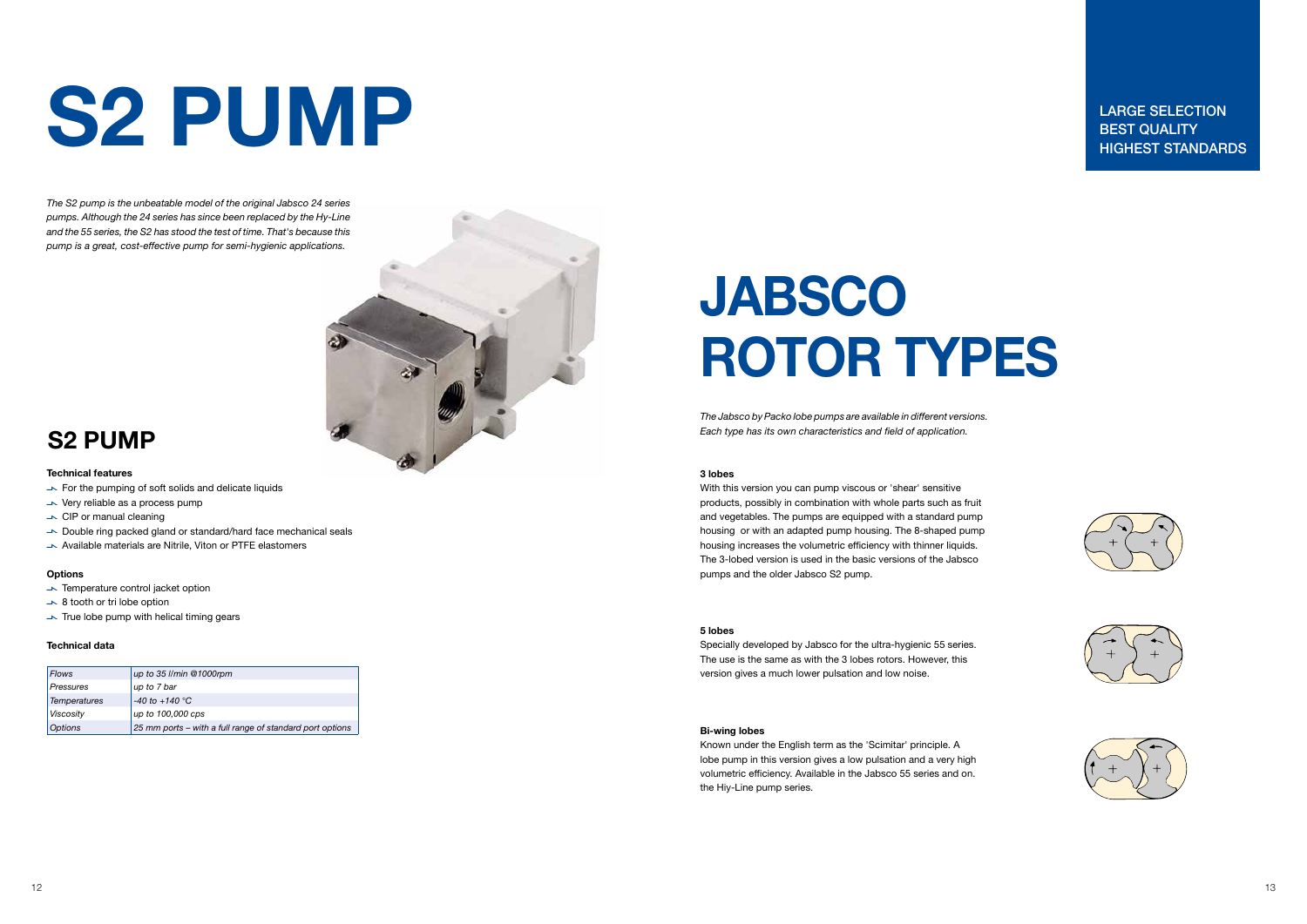# APPLICATION AREAS JABSCO PUMPS

*All Jabsco lobe pumps can be purchased from the Verder organisation under the new name: Jabsco by Packo.*

## Existing Customers

If you are an already existing Jabsco customer, everything will remain the same and channels will be served as before. The only thing that could change is that you now purchase your pumps and spare parts from the Verder organisation.

We pride ourselves on our years of knowledge in manufacturing and distributing industrial and hygienic pump solution, so we therefore aim to keep as much the same as possible and will explain where to buy, how to order, where to ask for a quotation, and how shipping & invoicing will be continued. We will honour existing agreements and service levels that are in place.

## New Customers

If you are interested in Jabsco lobe pumps, our Verder organisation is here to help you. We have over 60 years of experience and our Verder pump experts will make sure you make the right decision for the solution you are looking for. We manufacture and distribute our own pumps, which will benefit you. Please feel free to ask for prices, shipping and invoicing about our Jabsco lobe pumps!

LARGE SELECTION BEST QUALITY **EXECUTE HIGHEST STANDARDS** 





## ORDERS AND SERVICE

*Jabsco rotary lobe pumps are used in a wide range of industries for hygienic applications. Varying from the pharmaceutical industry for a.o. cell slurries and bio-products, the health care industry for cosmetics and dietary products, a very broad range of applications in the food processing industry, and in the chemical industry for strong acids, emulsions and polymers.*